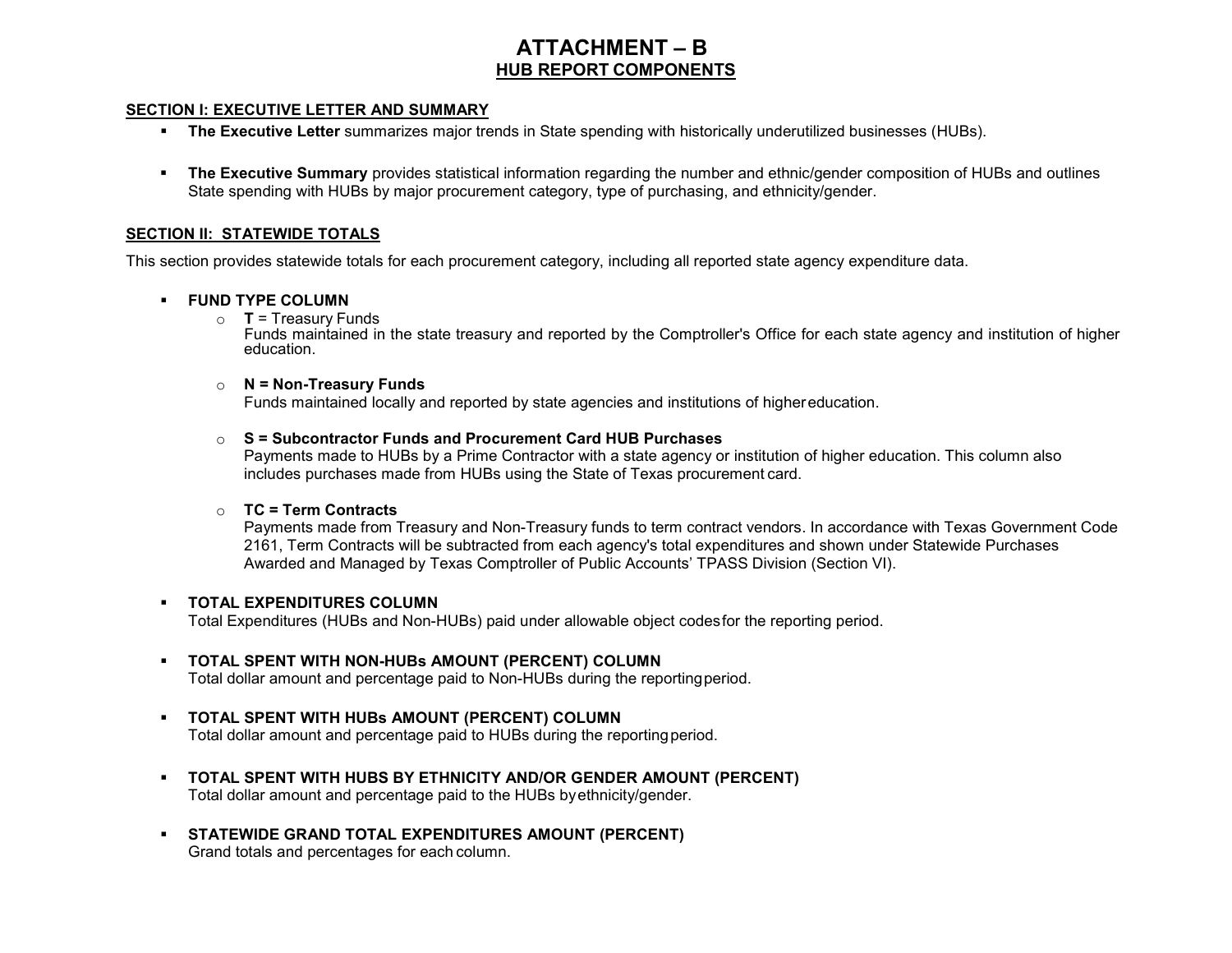### **SECTION III: STATEWIDE ANALYSIS OF AWARDS**

# **STATEWIDE ANALYSIS OF TOTAL AWARDS**

Provides the total number of HUBs and non-HUBs receiving awards, including total expenditures and percentages.

# **STATEWIDE ANALYSIS OF AWARDS TO CERTIFIED HUBs BY ETHNICITY/GENDER**

Provides a detailed analysis of awards made to HUBs by ethnicity and gender, including total expenditures and percentage of awards to each ethnic group and gender.

# **STATEWIDE ANALYSIS OF AWARDS TO CERTIFIED HUBs BY PROCUREMENT CATEGORY**

Provides a detailed analysis of awards made to HUBs by procurement category, including total expenditures and percentage of awards in each procurement category.

 **STATEWIDE ANALYSIS OF AWARDS TO CERTIFIED HUBs BY PROCUREMENT CATEGORIES AND OBJECT CODES** Provides a detailed analysis of awards made to HUBs by procurement categories and object codes, including total expenditures and percentage of awards in each procurement category and object code.

# **STATEWIDE ANALYSIS OF AWARDS TO CERTIFIED HUBs BY OBJECT CODE**

Provides a detailed analysis of awards made to HUBs by object codes, including total expenditures and percentage of awards in each object code.

# **SECTION IV: STATE AGENCY RANKINGS**

# **TOP 50 AGENCIES BY TOTAL EXPENDITURES**

The top 50 state agencies and institutions of higher education listed by total amount of HUB reportable expenditures. List includes total HUB spending and HUB spending as a percent of total expenditures.

- **TOP 25 AGENCIES SPENDING MORE THAN \$5 MILLION WITH LARGEST PERCENTAGE SPENT WITH HUBS** The top 25 state agencies and institutions of higher education spending more than \$5 million with the largest percentage of HUB expenditures.
- **TOP 25 AGENCIES SPENDING MORE THAN \$5 MILLION WITH SMALLEST PERCENTAGE SPENT WITH HUBS** The top 25 state agencies and institutions of higher education spending more than \$5 million with the smallest percentage of HUB expenditures**.**
- **AGENCIES SPENDING MORE THAN \$25,000 WITH \$0 SPENDING WITH HUBS** Agencies with expenditures greater than \$25,000 with \$0 spending with HUBs.

# **SECTION V: GROUP PURCHASING**

According to Texas Government Code, § 2161.122(d), a state agency participating in a group purchasing program shall send to the Comptroller in the agency's report under Section 2161.121 a separate list of purchases from historically underutilized businesses that are made through the group purchasing program, including the dollar amount of each purchase allocated to the reporting agency. This section provides a summary of state agencies and institutions of higher education that participate in a group purchasing program.